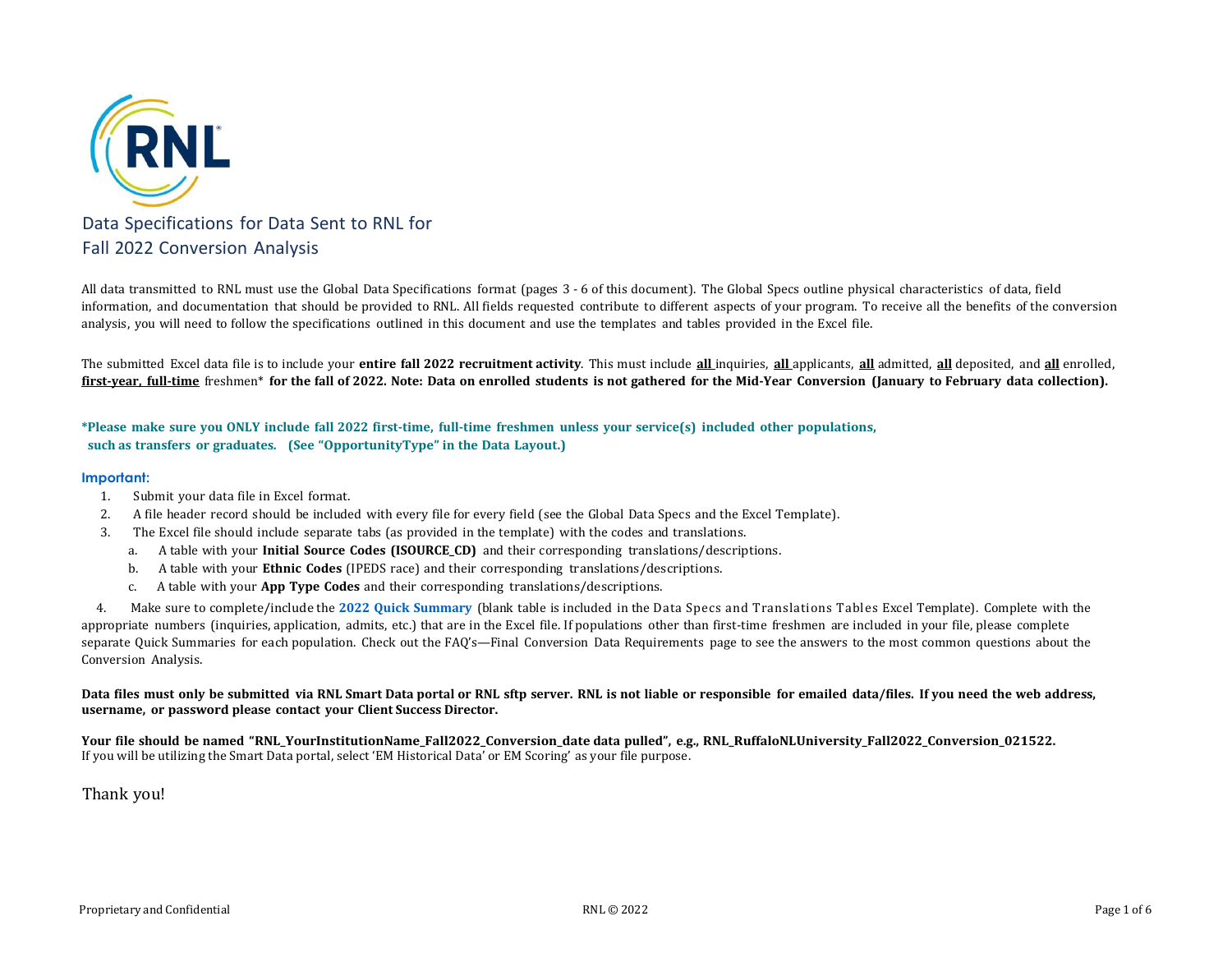|                                |                    | Lookup   |                   |                                                                               |                                                                                                                                                                                                                                                                                                                                    |
|--------------------------------|--------------------|----------|-------------------|-------------------------------------------------------------------------------|------------------------------------------------------------------------------------------------------------------------------------------------------------------------------------------------------------------------------------------------------------------------------------------------------------------------------------|
|                                |                    | Table    | Data              |                                                                               |                                                                                                                                                                                                                                                                                                                                    |
| <b>Field Name</b>              | Field Length       | Required |                   | <b>Type Description</b>                                                       | Note                                                                                                                                                                                                                                                                                                                               |
| <b>CORE VARIABLES</b>          |                    |          |                   |                                                                               |                                                                                                                                                                                                                                                                                                                                    |
| <b>STUDENT BIO INFORMATION</b> |                    |          |                   |                                                                               |                                                                                                                                                                                                                                                                                                                                    |
| <b>STUDENTID</b>               | 20                 |          | C                 | Fixed, unique identifier for each student record                              | IDs should not be case-sensitive (i.e., ABC123 and abc123<br>will be interpreted as the same ID).<br>ID values should never be reused between different<br>student records, and should remain constant throughout<br>the recruitment process.<br>IDs provided in this field will be used for matching<br>purposes. Do not use SSN. |
| <b>F_NAME</b>                  | 20                 |          | C                 | First name                                                                    |                                                                                                                                                                                                                                                                                                                                    |
| M NAME                         | 15                 |          | $\mathsf{C}$      | Middle name or initial                                                        |                                                                                                                                                                                                                                                                                                                                    |
| <b>L NAME</b>                  | 22                 |          | $\mathsf{C}$      | Last name                                                                     |                                                                                                                                                                                                                                                                                                                                    |
| ADDRESS1                       | 60                 |          | C                 | Permanent home address number and street                                      | Required in order for any address field to be populated in<br>our system. Do not include multiple lines within the<br>address field, such as carriage return or line feed<br>characters.                                                                                                                                           |
| ADDRESS2                       | 30                 |          | C                 | Permanent home address line 2 (Apt, PO Box, etc.)                             | Do not leave first address line blank and put info in the<br>second. Do not place two separate addresses in<br>ADDRESS1 and ADDRESS2, such as a business address<br>and a residential address.                                                                                                                                     |
|                                |                    |          |                   |                                                                               | City is required in order for any address field to be                                                                                                                                                                                                                                                                              |
| <b>CITY</b><br><b>STATE</b>    | 25<br>2            |          | C<br>$\mathsf{C}$ | Permanent home city<br>Permanent home state                                   | populated in our system.                                                                                                                                                                                                                                                                                                           |
| COUNTRY                        | 60                 |          | $\mathsf{C}$      | Permanent home country                                                        | Required for non-US addresses                                                                                                                                                                                                                                                                                                      |
| ZIP_CODE                       | 10                 |          | C                 | Permanent home ZIP or postal code                                             |                                                                                                                                                                                                                                                                                                                                    |
| <b>EMAIL</b>                   | 100                |          | $\mathsf{C}$      | Email address                                                                 |                                                                                                                                                                                                                                                                                                                                    |
| <b>GENDER</b>                  | $\mathbf{q}$       | Y        | $\mathsf{C}$      | Gender                                                                        |                                                                                                                                                                                                                                                                                                                                    |
| <b>HOME_PHONE</b>              | 20                 |          | C                 | Home phone number that corresponds with the permanent address                 | The entire number, including area code is required.<br>Exclude spaces, parentheses and dashes: 3193627483,<br>not (319) 362-7483                                                                                                                                                                                                   |
| <b>MOBILE PHONE</b>            | 20                 |          | $\mathsf{C}$      | Student's mobile phone number including area code                             |                                                                                                                                                                                                                                                                                                                                    |
| <b>BIRTH_DT</b>                | 10                 |          | D                 | Date of birth (MM/DD/YYYY)                                                    |                                                                                                                                                                                                                                                                                                                                    |
| <b>FLAGS AND DATES</b>         |                    |          |                   |                                                                               |                                                                                                                                                                                                                                                                                                                                    |
| DATE END                       | 10                 |          | D                 | Term start date (MM/DD/YYYY)                                                  |                                                                                                                                                                                                                                                                                                                                    |
|                                |                    |          |                   | Flag (Y/N) to indicate prospect/search name was "dumped" or "loaded" into the |                                                                                                                                                                                                                                                                                                                                    |
| <b>FLAG_PUSH</b>               | 1                  |          | C                 | inquiry pool                                                                  |                                                                                                                                                                                                                                                                                                                                    |
| <b>FLAG PRO</b>                | 1                  |          | C                 | Flag $(Y/N)$ indicating the student was a purchase or a search name           |                                                                                                                                                                                                                                                                                                                                    |
| <b>DATE_PRO</b>                | $\overline{10}$    |          | D                 | Date (MM/DD/YYYY) the student name was purchased                              |                                                                                                                                                                                                                                                                                                                                    |
| <b>FLAG_INQ</b>                | 1                  |          | $\mathsf{C}$      | Flag (Y/N) indicating if the student has inquired                             |                                                                                                                                                                                                                                                                                                                                    |
| DATE_INQ                       | 10                 |          | D                 | Date the student came in contact with the admissions office                   |                                                                                                                                                                                                                                                                                                                                    |
| <b>FLAG_APP</b>                | $\mathbf{1}$       |          | C                 | Flag (Y/N) indicating the student has applied                                 |                                                                                                                                                                                                                                                                                                                                    |
| <b>DATE_APP</b>                | 10                 |          | D                 | Date student initially submitted application                                  |                                                                                                                                                                                                                                                                                                                                    |
| <b>FLAG ADM</b>                | $\mathbf{1}$       |          | $\mathsf{C}$      | Flag (Y/N) indicating if the student was admitted                             |                                                                                                                                                                                                                                                                                                                                    |
| <b>DATE_ADM</b>                | 10                 |          | D                 | Date student was admitted/accepted                                            |                                                                                                                                                                                                                                                                                                                                    |
| <b>FLAG_CON</b>                | $\mathbf{1}$       |          | $\mathsf{C}$      | Flag (Y/N) indicating if the student has confirmed/deposited                  |                                                                                                                                                                                                                                                                                                                                    |
| DATE_CON                       | 10<br>$\mathbf{1}$ |          | D                 | Date student confirmed/deposited                                              |                                                                                                                                                                                                                                                                                                                                    |
| <b>FLAG_ENR</b>                | 10                 |          | $\mathsf{C}$<br>D | Flag (Y/N) indicating if the student has enrolled                             |                                                                                                                                                                                                                                                                                                                                    |
| <b>DATE_ENR</b>                |                    |          |                   | Date student enrolled                                                         |                                                                                                                                                                                                                                                                                                                                    |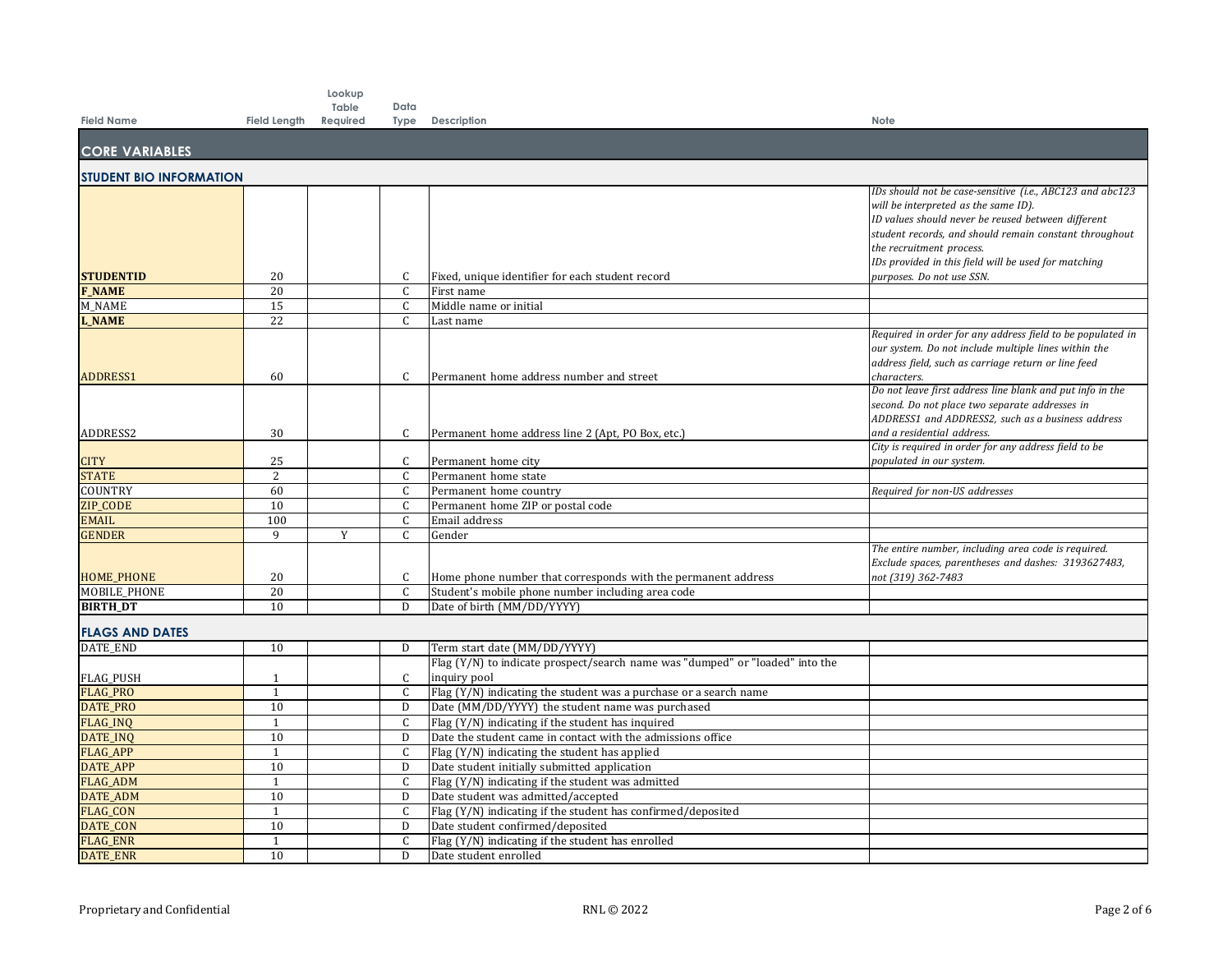|                               |                     | Lookup         |               |                                                                                             |                                                           |
|-------------------------------|---------------------|----------------|---------------|---------------------------------------------------------------------------------------------|-----------------------------------------------------------|
|                               |                     | Table          | Data          |                                                                                             |                                                           |
| <b>Field Name</b>             | <b>Field Length</b> | Required       | Type          | Description                                                                                 | Note                                                      |
| FLAG_CANC                     |                     |                | C             | Flag (Y/N) indicating if the student canceled or withdrew at any time                       |                                                           |
| DATE_CANC                     | $\overline{10}$     |                | D             | Date (MM/DD/YYYY) the student canceled or withdrew                                          |                                                           |
|                               |                     |                |               | Complete application flag (e.g., $N =$ incomplete application, $Y =$ complete application - |                                                           |
| APP_CODE                      |                     |                | C             | all parts needed to make a decision have been received)                                     |                                                           |
| DATE_APP_COMP                 | 10                  |                | D             | Date student completed submitted application                                                |                                                           |
| <b>FLAG INTERNATIONAL</b>     | $\mathbf{1}$        |                | C             | Flag (Y/N) indicating the student is an international student                               |                                                           |
| <b>ADMISSIONS INFORMATION</b> |                     |                |               |                                                                                             |                                                           |
| <b>ISOURCE_CD</b>             | 8                   | Y              | C.            | Source of initial student-initiated contact with admissions office                          |                                                           |
|                               |                     |                |               | Flag (Y/N) indicating that the application was the institution's first contact with the     | Use this field only if FIRSTSOURCEAPP isn't already       |
| <b>FIRSTSOURCEAPP</b>         | 1                   |                | $\mathsf{C}$  | student                                                                                     | explicitly represented in ISOURCE_CD.                     |
| INO MAJOR 01                  | 15                  | Y              | C             | First indicated major at time of inquiry                                                    |                                                           |
| INQ_DEPT_01                   | $\mathbf{q}$        | Y              | $\mathsf{C}$  | Department or division of the first inquiry major                                           |                                                           |
| APP_MAJOR_01                  | $\overline{15}$     | Y              | C             | First indicated major at time of application                                                |                                                           |
| APP_DEPT_01                   | $\mathbf{q}$        | $\overline{Y}$ | $\mathsf{C}$  | Department or division of the first application major                                       |                                                           |
|                               |                     |                |               |                                                                                             | Use the MAJOR_01 and DEPT_01 fields if your institution   |
| MAJOR_01                      | 15                  | Y              | C             | First indicated major                                                                       | does not capture majors at each stage.                    |
| DEPT_01                       | 9                   | Y              | $\mathsf{C}$  | Department or division of the first major                                                   |                                                           |
|                               |                     |                |               | Description of which application student used to apply (e.g., Paper App, Online App,        |                                                           |
| APP_TYPE                      | 9                   | Y              | C             | Common App, RNL App)                                                                        |                                                           |
| ADMIT_CD                      | $\mathbf{1}$        | Y              | $\mathsf{C}$  | Institutional admit code (e.g., A=Admit, D=Denied, W=Withdrawn, etc.)                       |                                                           |
| ADMIT_TYPE                    | 9                   | Y              | C             | Type of admission granted to the student (e.g. Conditional, Restricted, etc.)               |                                                           |
| COUNSELOR                     | 15                  | Y              | $\mathcal{C}$ | Name or code for admissions counselor or territory assigned to the student                  |                                                           |
|                               |                     |                |               |                                                                                             | CEEB code is required for high school to be displayed for |
| <b>HSCODE</b>                 | 6                   |                | C             | CEEB code of student's high school                                                          | RNL reporting/dashboards.                                 |
| HS_GRAD_YR                    | $\overline{4}$      |                | N             | High school graduation year (YYYY)                                                          |                                                           |
|                               |                     |                |               |                                                                                             |                                                           |
| <b>ENTRY_STAT</b>             | 2                   | Y              | C.            | Entering student status ( $F = First-Year$ , T = Transfer, R = Readmit, C = Continuing)     |                                                           |
| <b>ACADEM LEV</b>             | $\mathbf{q}$        | Y              | $\mathsf{C}$  | Academic classification (G=Graduate U = Undergraduate)                                      |                                                           |
| <b>FULLTIME PARTTIME</b>      | $\mathbf{q}$        | Y              | $\mathsf{C}$  | Academic hours student plans to undertake $(F = Full-time, P = Part-time)$                  |                                                           |
| <b>ENTRY_TERM</b>             | 5                   | Y              | $\mathsf{C}$  | Quarter or term the student plans to or did enroll (e.g. Fall 18, Spring 20)                |                                                           |
| <b>SUBINST CD</b>             | 9                   | Y              | C.            | College or division interest (College of Science, Business, Music, etc.)                    |                                                           |
| <b>ACADEMIC VARIABLES</b>     |                     |                |               |                                                                                             |                                                           |
| <b>ACT_COMP</b>               | 2                   |                | N             | ACT composite score                                                                         |                                                           |
| SAT_COMP                      | $\overline{4}$      |                | $\mathbf N$   | SAT composite score (reading/writing + math; max=1600)                                      |                                                           |
| <b>HSGPA</b>                  | 5                   |                | N             | Cumulative high school grade point average                                                  |                                                           |
|                               |                     |                |               |                                                                                             |                                                           |
| <b>PARENT INFORMATION</b>     |                     |                |               |                                                                                             |                                                           |
| RELATION_01                   | 20                  | Y              | C             | Relationship of the first parent to the student (e.g. mother, father, guardian)             |                                                           |
| $P$ <sub>_F</sub> _NAME_01    | 20                  |                | $\mathsf{C}$  | Parent's first name                                                                         |                                                           |
| P_L_NAME_01                   | 22                  |                | $\mathsf{C}$  | Parent's last name                                                                          |                                                           |
| P_EMAIL_01                    | 100                 |                | $\mathsf{C}$  | Parent's email address                                                                      |                                                           |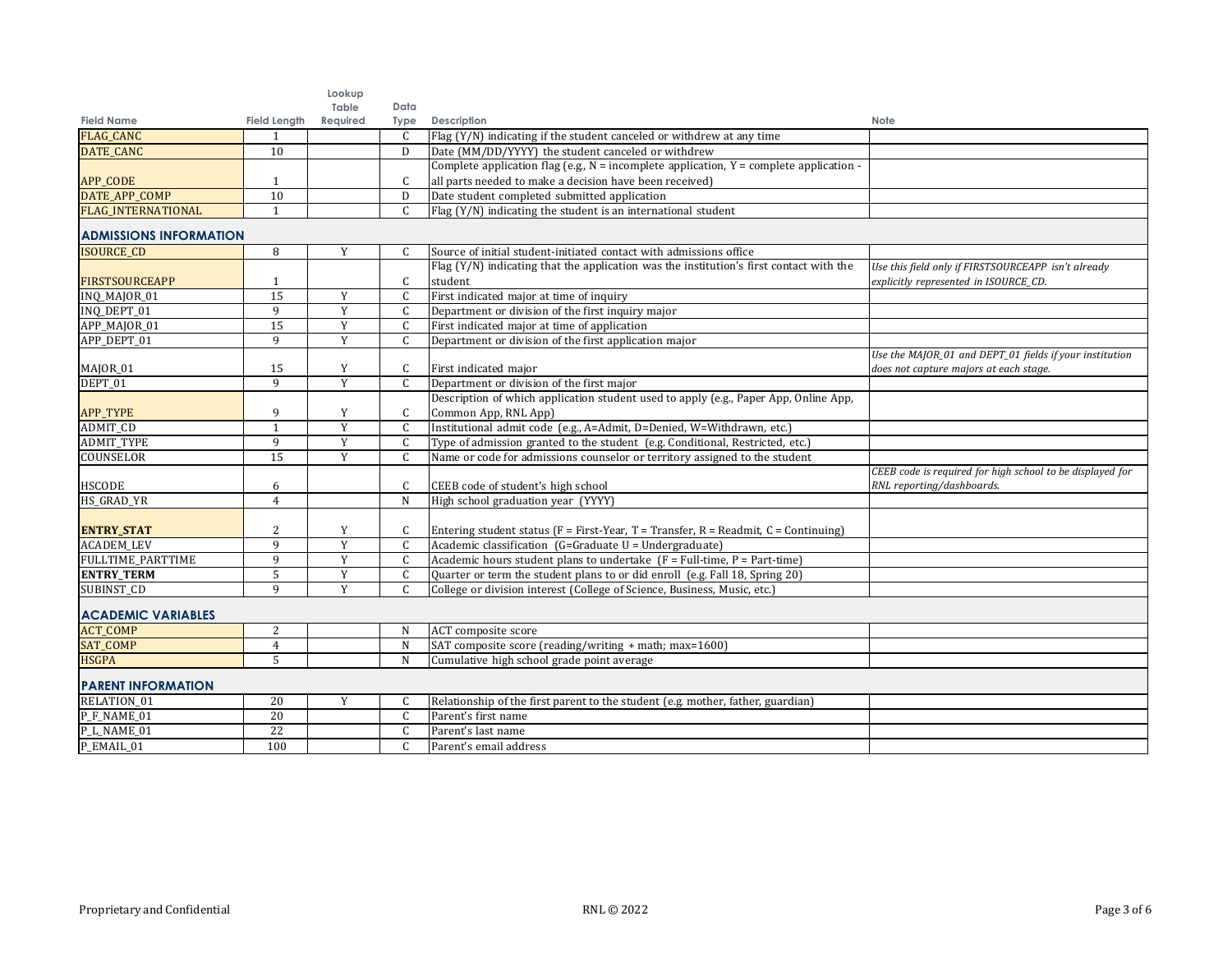|                        |                     | Lookup            |              |                                                                                  |                               |
|------------------------|---------------------|-------------------|--------------|----------------------------------------------------------------------------------|-------------------------------|
| <b>Field Name</b>      | <b>Field Length</b> | Table<br>Required | Data<br>Type | Description                                                                      | Note                          |
| P_ADDRESS1_01          | 60                  |                   |              | First line of parent's mailing address                                           |                               |
| P_ADDRESS2_01          | 30                  |                   |              | Second line of parent's mailing address                                          |                               |
| P_CITY_01              | 25                  |                   |              | Parent's mailing address city                                                    |                               |
| P_STATE_01             | $\overline{2}$      |                   |              | Parent's mailing address state or province                                       |                               |
| $P_$ <i>ZIP</i> _01    | 10                  |                   |              | Parent's mailing address ZIP or postal code                                      |                               |
| P COUNTRY 01           | 20                  | $\mathbf{v}$      |              | Parent's mailing address country                                                 | Required for non-US addresses |
| P_HOME_PHONE_01        | 20                  |                   |              | Parent's home phone number                                                       |                               |
| P_MOBILE_PHONE_01      | 20                  |                   |              | Parent's mobile phone number                                                     |                               |
|                        |                     |                   |              |                                                                                  |                               |
| RELATION <sub>02</sub> | 20                  | Y                 |              | Relationship of the second parent to the student (e.g. mother, father, guardian) |                               |
| P_F_NAME_02            | 20                  |                   |              | Parent's first name                                                              |                               |
| P_L_NAME_02            | 22                  |                   |              | Parent's last name                                                               |                               |
| P_EMAIL_02             | 100                 |                   |              | Parent's email address                                                           |                               |
| P_ADDRESS1_02          | 60                  |                   |              | First line of parent's mailing address                                           |                               |
| P_ADDRESS2_02          | 30                  |                   |              | Second line of parent's mailing address                                          |                               |
| P_CITY_02              | 25                  |                   |              | Parent's mailing address city                                                    |                               |
| P_STATE_02             | 2                   |                   |              | Parent's mailing address state or province                                       |                               |
| $P_$ <i>ZIP</i> _02    | 10                  |                   |              | Parent's mailing address ZIP or postal code                                      |                               |
| P_COUNTRY_02           | 20                  | Y                 |              | Parent's mailing address country                                                 | Required for non-US addresses |
| P_HOME_PHONE_02        | 20                  |                   |              | Parent's home phone number                                                       |                               |
| P_MOBILE_PHONE_02      | 20                  |                   |              | Parent's mobile phone number                                                     |                               |

## **SECONDARY VARIABLES**

## **STUDENT BIO INFORMATION**

| <b>ETHNIC CD</b>   |    |  | Ethnic origin                                           |  |
|--------------------|----|--|---------------------------------------------------------|--|
| <b>FLAG ETHNIC</b> |    |  | Flag (Y/N) for Hispanic ethnicity as reported for IPEDS |  |
| RACE_01            | 18 |  | Student's race as reported for IPEDS                    |  |
| RACE_02            | 18 |  | Student's race as reported for IPEDS                    |  |
| RACE_03            | 18 |  | Student's race as reported for IPEDS                    |  |
| RACE_04            | 18 |  | Student's race as reported for IPEDS                    |  |
| RACE_05            | 18 |  | Student's race as reported for IPEDS                    |  |

## **ADMISSIONS INFORMATION**

|                     |    |  |                                                                           | Use the MAJOR_02 and DEPT_02 fields if your institution   |
|---------------------|----|--|---------------------------------------------------------------------------|-----------------------------------------------------------|
| INQ_MAJOR_02        | 15 |  | Second indicated major at time of inquiry                                 | does not capture majors at each stage                     |
| INQ_DEPT_02         |    |  | Department or division of the second inquiry major                        |                                                           |
| APP_MAJOR_02        | 15 |  | Second indicated major at time of application                             |                                                           |
| APP_DEPT_02         |    |  | Department or division of second application major                        |                                                           |
| MAJOR <sub>02</sub> | 15 |  | Second indicated major                                                    |                                                           |
| DEPT_02             |    |  | Department or division of the second indicated major                      |                                                           |
| MARKET_SEG          | 15 |  | Institution-assigned market segment code                                  |                                                           |
| <b>VENDOR</b>       | 10 |  | Initial source of prospect's record                                       | Please use ISOURCE_CD field for inquiry source            |
| DENOM CD            |    |  | Religious denomination                                                    |                                                           |
| PREPROFESSIONAL     | 10 |  | Pre-professional program to which the applicant desires to gain admission |                                                           |
|                     |    |  |                                                                           | If there is a clear ranking, please provide in order from |
| <b>INTEREST 01</b>  |    |  | First indicated extracurricular interest                                  | highest to lowest                                         |
| <b>INTEREST 02</b>  |    |  | Second indicated extracurricular interest                                 |                                                           |
| <b>INTEREST 03</b>  |    |  | Third indicated extracurricular interest                                  |                                                           |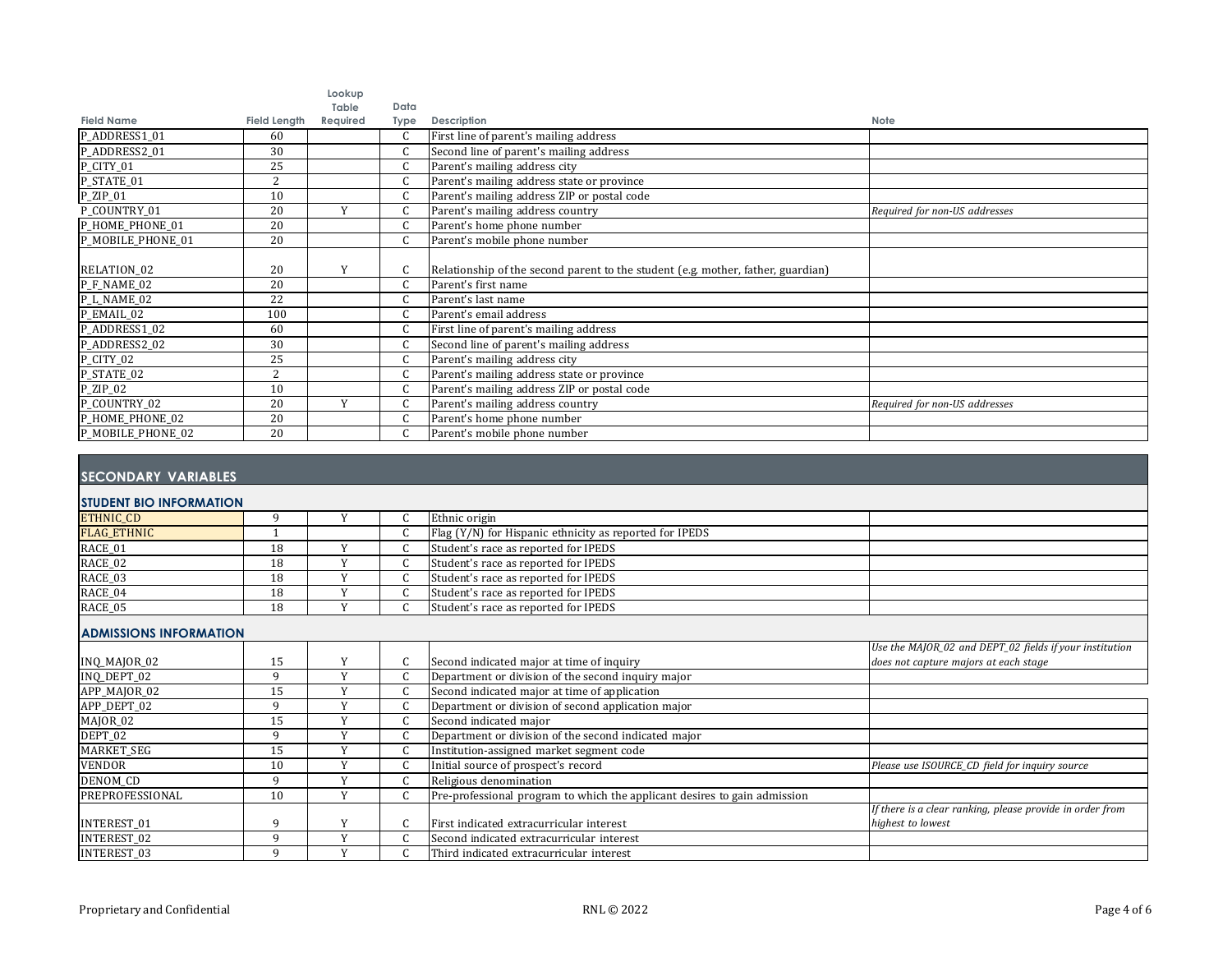|                               |                | Lookup            |               |                                                                                         |                                                           |
|-------------------------------|----------------|-------------------|---------------|-----------------------------------------------------------------------------------------|-----------------------------------------------------------|
| <b>Field Name</b>             |                | Table<br>Required | Data          |                                                                                         | Note                                                      |
|                               | Field Length   |                   | Type          | Description                                                                             |                                                           |
|                               |                |                   |               |                                                                                         |                                                           |
| <b>OPTIONAL FIELDS</b>        |                |                   |               |                                                                                         |                                                           |
|                               |                |                   |               |                                                                                         |                                                           |
| <b>ADMISSIONS INFORMATION</b> |                |                   |               |                                                                                         |                                                           |
| TRAD                          | 9              | Y                 | C             | Traditional or non-traditional status (T = Traditional, N = Non-Traditional)            |                                                           |
| <b>HOUSING</b>                | 9              | Y                 | $\mathsf{C}$  | Housing status (e.g. on-campus off-campus, with parents)                                |                                                           |
| <b>CHURCH CD</b>              | 9              | Y                 | C             | Code representing the student's stated church                                           | Use DENOM_CD for general religious preference             |
| MARITAL_STATUS                | 9              | Y                 | $\mathsf{C}$  | Marital status                                                                          |                                                           |
| <b>MILITARY</b>               | 9              | Y                 | C             | Military or veteran status                                                              |                                                           |
| ST_INT_LVL                    | 9              | Y                 | C             | Student's interest level in the institution                                             |                                                           |
| SITE_CD                       | 9              | Y                 | $\mathsf{C}$  | Campus site if the institution is a multi-site facility                                 |                                                           |
|                               |                |                   |               |                                                                                         | If there is a clear ranking, please provide in order from |
| SPORT 01                      | 20             | Y                 | $\mathsf{C}$  | First athletic interest                                                                 | highest to lowest.                                        |
| SPORT 02                      | 20             | $\overline{Y}$    | $\mathsf{C}$  | Second athletic interest                                                                |                                                           |
| SPORT_03                      | 20             | Y                 | $\mathcal{C}$ | Third athletic interest                                                                 |                                                           |
| <b>ACADEMIC INFORMATION</b>   |                |                   |               |                                                                                         |                                                           |
| P GPA                         | 8              |                   | N             | Predicted GPA or other numeric academic rating                                          |                                                           |
| <b>ACT_SOURCE</b>             | $\mathbf{1}$   |                   | $\mathsf{C}$  | Flag (Y/N) if ACT Scores are official or unofficial (self-reported)                     |                                                           |
| <b>ACTENGLISH</b>             | 2              |                   | $\mathbf N$   | <b>ACT</b> English score                                                                |                                                           |
| <b>ACTMATH</b>                | 2              |                   | N             | <b>ACT Math score</b>                                                                   |                                                           |
| <b>ACTREADING</b>             | $\overline{2}$ |                   | ${\bf N}$     | <b>ACT</b> Reading score                                                                |                                                           |
| <b>ACTSCIENCE</b>             | 2              |                   | N             | <b>ACT</b> Science score                                                                |                                                           |
| <b>ACTWRITTEN</b>             | $\overline{2}$ |                   | N             | <b>ACT Written score</b>                                                                |                                                           |
| SAT_SOURCE                    | $\mathbf{1}$   |                   | $\mathsf{C}$  | Flag (Y/N) if SAT Scores are official or unofficial (self-reported)                     |                                                           |
| SATREADING                    | $\overline{4}$ |                   | N             | SAT Evidence-Based Reading and Writing score                                            |                                                           |
| <b>SATMATH</b>                | $\overline{4}$ |                   | $\mathbf N$   | SAT Math score                                                                          |                                                           |
|                               |                |                   |               | The applicant's requested timeline for admission decision (e.g. early decision, regular |                                                           |
|                               | 60             | Y                 | C.            | decision), for students at or beyond an applicant status.                               |                                                           |
| <b>DECISION PLAN</b>          |                |                   |               |                                                                                         |                                                           |
| <b>CONTACT VARIABLES</b>      |                |                   |               |                                                                                         |                                                           |
| CONT_SI                       | 10             |                   | N             | Total number of self-initiated contacts prior to enroll                                 |                                                           |
|                               |                |                   |               | Total number of open houses attended prior to enroll (Can flag (1/0) indicating if the  |                                                           |
| OP HOUSE                      | 20             |                   | N             | student attended an open house if total count not available)                            |                                                           |
|                               |                |                   |               | Total number of campus visits prior to enroll (Use $(1/0)$ indicating if the student    |                                                           |
| <b>CA_VISIT</b>               | 10             |                   | $\mathsf{C}$  | made a campus visit if total count not available)                                       |                                                           |
| <b>CA_VISIT_DATE</b>          | 10             |                   | D             | Date that corresponds to the first campus visit                                         |                                                           |
| <b>CONT TI</b>                | 10             |                   | N             | Number of travel initiated contacts                                                     |                                                           |
| <b>OREN SESS</b>              | $\mathbf{q}$   | Y                 | C.            | Code for the orientation session attended                                               |                                                           |
|                               |                |                   |               |                                                                                         |                                                           |
| <b>USER-DEFINED VARIABLES</b> |                |                   |               |                                                                                         |                                                           |
| USERDEF20 - USERDEF39         | 60             |                   | C             | User-defined fields                                                                     |                                                           |
| NUSERDEF5 - NUSERDEF10        | 18             |                   | N             | Numeric user-defined fields                                                             |                                                           |